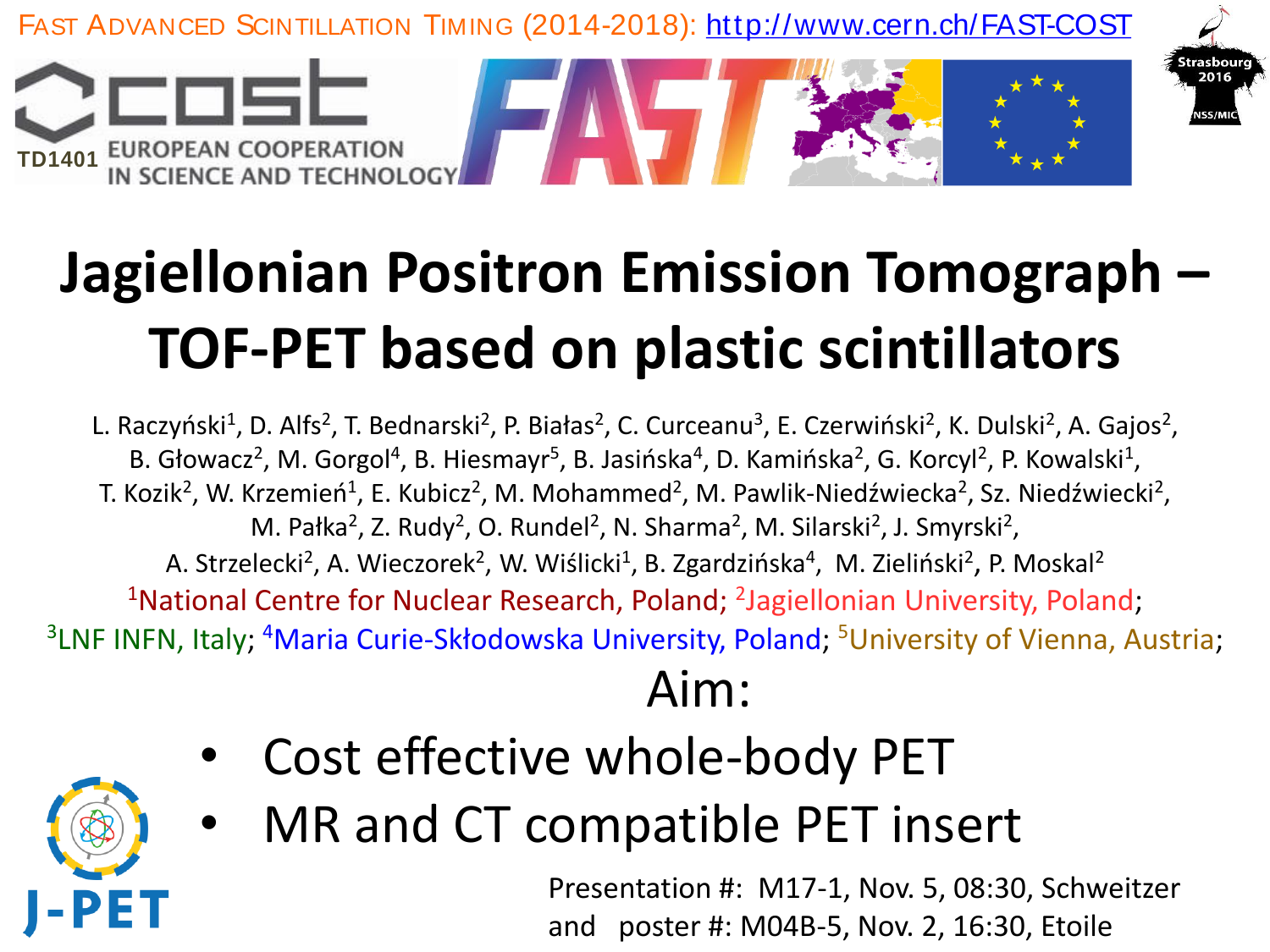# FAST ADVANCED SCINTILLATION TIMING (2014-2018): http://www.cern.ch/FAST-COST<br>TD1401 EUROPEAN COOPERATION<br>IN SCIENCE AND TECHNOLOGY



• Axially arranged plastic strips instead of radially arranged crystals.

**TD1401 EUROPEAN COOPERATION<br>IN SCIENCE AND TECHNOLOG** 

- Axial position of the interaction of gamma quantum in the detector  $(\Delta L)$  and the position of annihilation point along line-of-response  $(\Delta x)$ are determined solely based on the time measurement.
- Timing of signals is used not only for the determination of hit-position and TOF, but also for suppression of scatterings via time-overthreshold (TOT) method or via recovery of the signal waveform based on the compressing sensing (see poster M04B-5)





 $AFOV = 50 cm$ **AFOV = 50 cm CRT < 500 ps (FWHM)**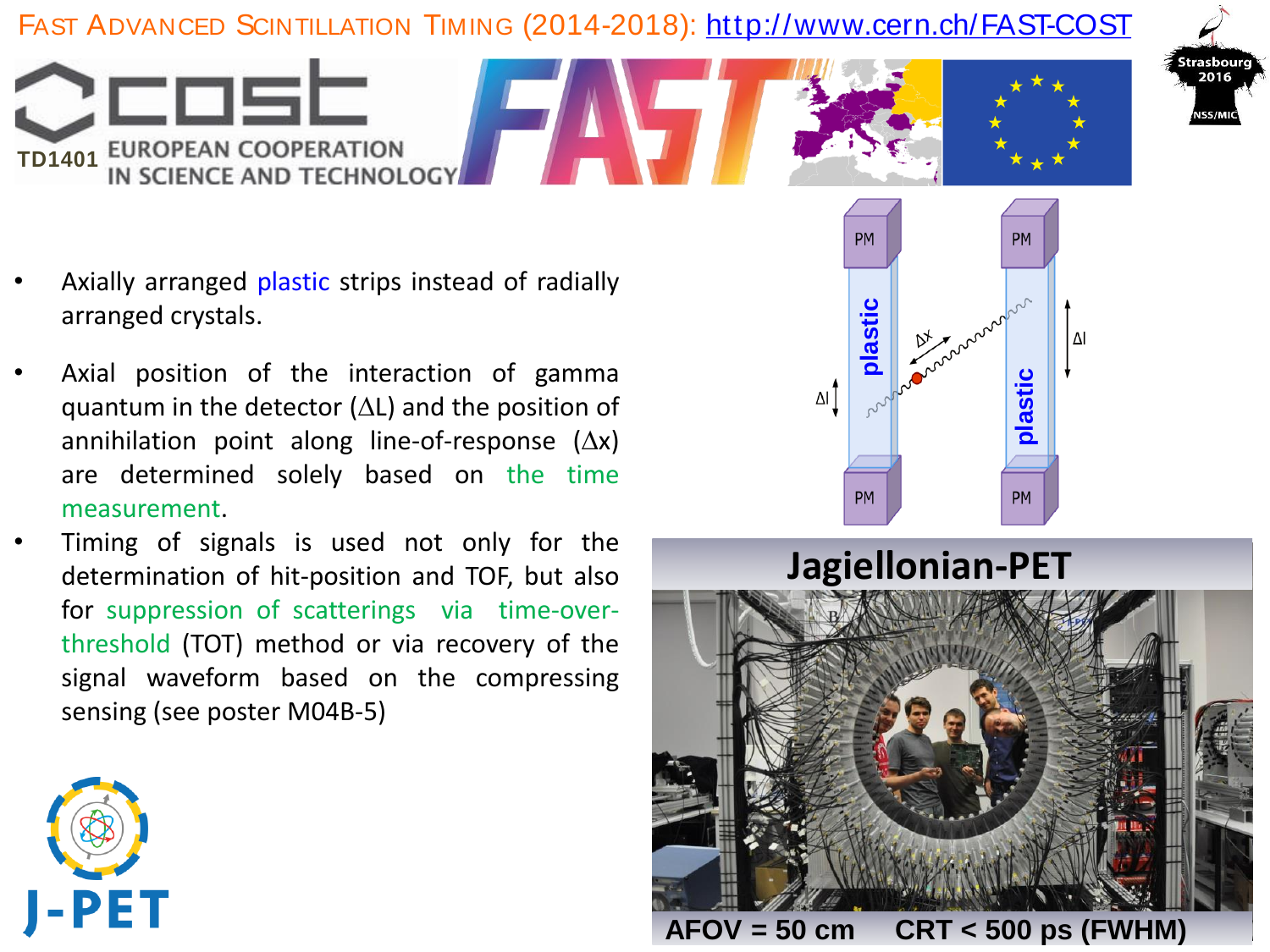

Discrimination of the signal is done with LVDS buffer which acts as a comparator. This innovative approach is the subject of patent application

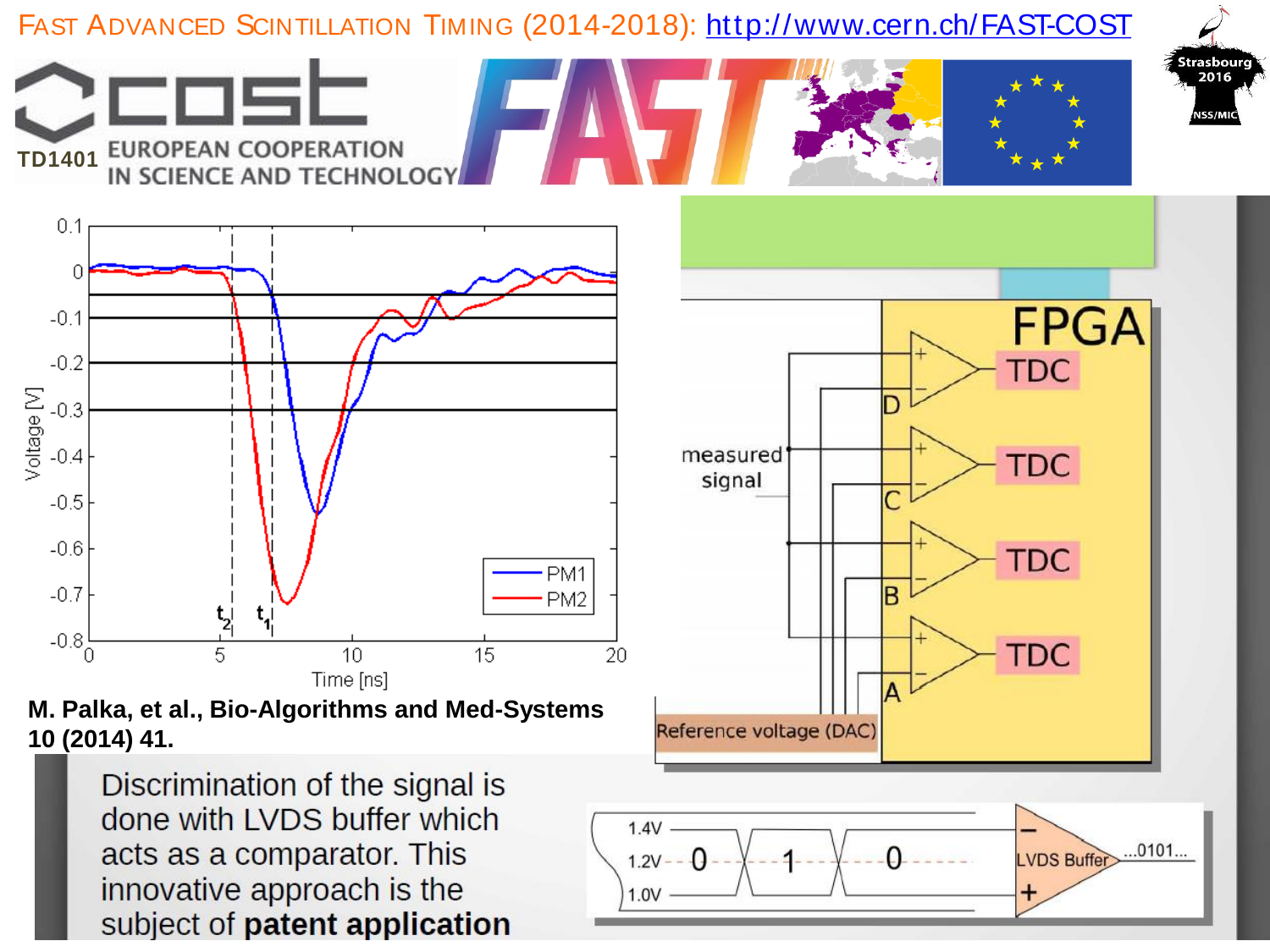# FAST ADVANCED SCINTILLATION TIMING (2014-2018): http://www.cern.ch/FAST-COST<br>
TD1401 EUROPEAN COOPERATION<br>
IN SCIENCE AND TECHNOLOGY





**TD1401 EUROPEAN COOPERATION<br>IN SCIENCE AND TECHNOLOG** 

## precision of 21ps for 10 Euro per sample FFE sampling & Readout electronics M.Pałka, P.M., **PCT/EP2014/068367**

G. Korcyl, P. M., M. Kajetanowicz, M. Pałka, **PCT/EP2014/068352**





- Signals are sampled at four voltage levels at the leading and at the trailing edges with the newly developed digital multi-voltagethreshold electronics.
- It is shown that using the recovered waveform of the signals, instead of samples at four voltage levels alone, improves the time and spatial resolution of the hit position reconstruction of about 10%.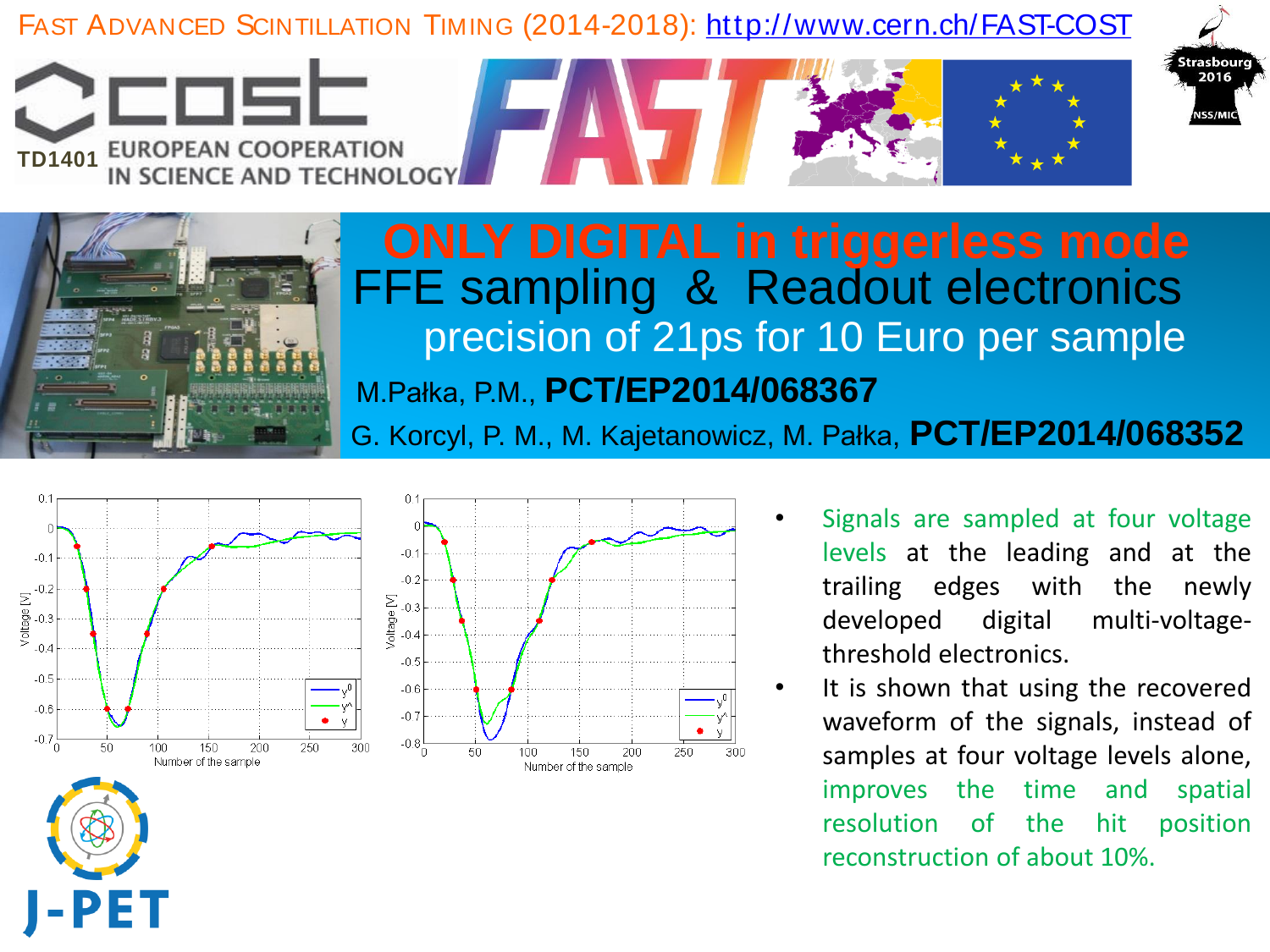# FAST ADVANCED SCINTILLATION TIMING (2014-2018): http://www.cern.ch/FAST-COST<br>TD1401 EUROPEAN COOPERATION<br>IN SCIENCE AND TECHNOLOGY





## precision of 21ps for 10 Euro per sample FFE sampling & Readout electronics M.Pałka, P.M., **PCT/EP2014/068367**

G. Korcyl, P. M., M. Kajetanowicz, M. Pałka, **PCT/EP2014/068352**



### **IDEAS :**

**Library of signals; Principal Component Analysis;** 

**Compressive Sensing;**

- **L. Raczyński et al., Nucl. Instr. Meth. A 786 (2015) 105**
- **P. Moskal et al., Nucl. Instr. Meth. A 775 (2015) 54**
- **L. Raczyński et al., Nucl. Instr. Meth. A 764 (2014) 186**

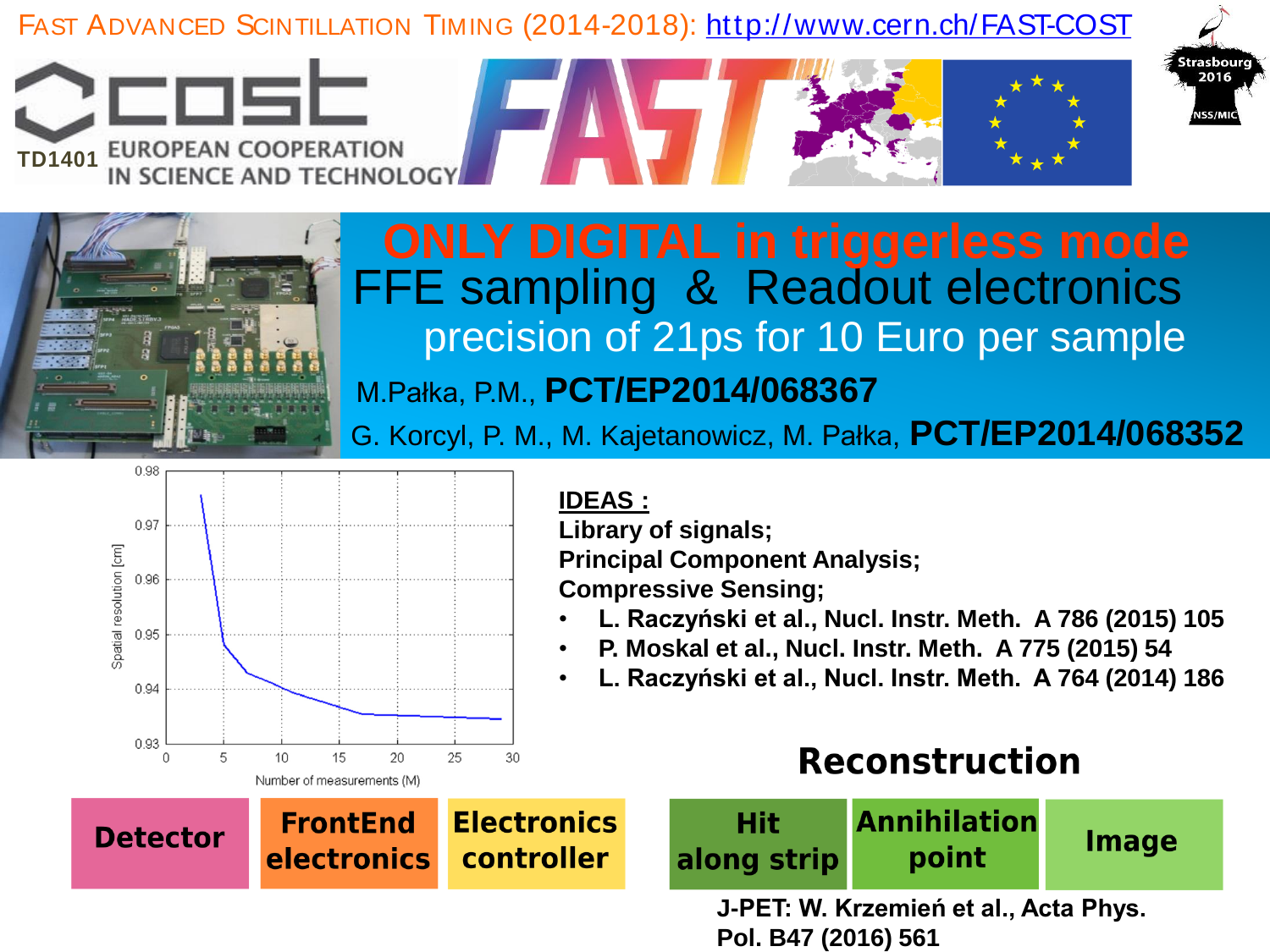

### **TDC in FPGA**